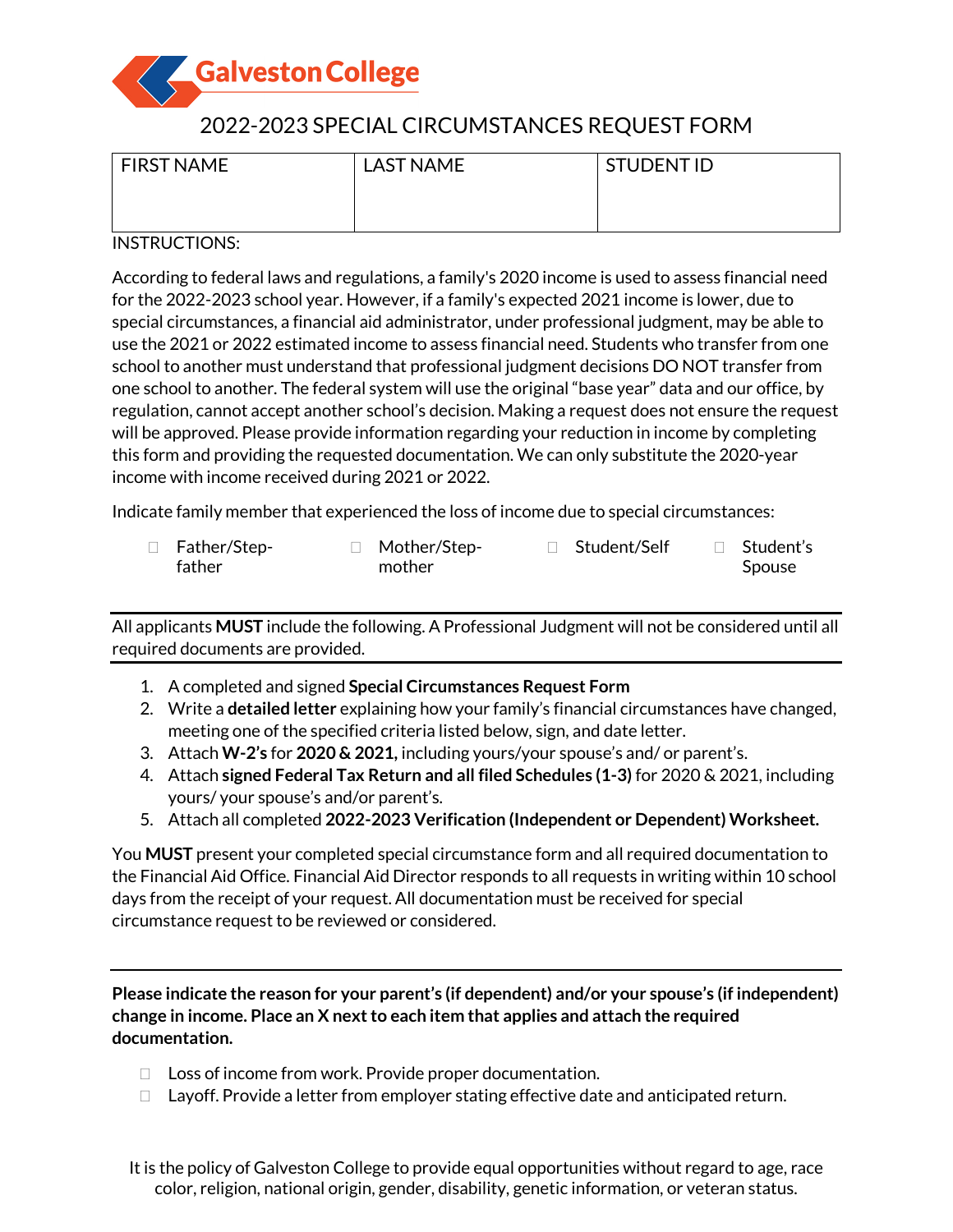

- $\Box$  Plant Closing. Provide a letter from employer stating effective date.
- $\Box$  Termination. Provide a letter from employer stating effective date. If this is not available, provide documentation from your local unemployment office.
- □ Disability. Date of disability (m/d/yr) \_\_\_\_\_\_\_\_\_\_\_\_\_. Attach documentation of the disability.
- $\Box$  Loss of taxable income. Provide proper documentation.
- $\Box$  Alimony. Provide court document(s) stating termination date of benefit.
- $\Box$  Unemployment. Provide a letter from the unemployment office stating termination date of benefit.
- □ Loss of untaxed income. Provide proper documentation.
- $\Box$  Child Support. Provide a Letter or court document stating termination date of benefits.
- $\Box$  Worker's Compensation. Provide a letter from Bureau of Worker's Compensation stating termination date of benefits

Other Special Circumstances: Place an X next to each item that apply and attach the required documentation.

Decrease to the Adjusted Gross Income:

- $\Box$  Medical or dental expenses you, your spouse or your parents have PAID for the 2020 or 2021 calendar year that are not covered by insurance and these expenses exceeds 11% of your total income. Provide a copy of Schedule A of 2020 or 2021 Federal tax return(s) or copies of canceled checks for 2020 or 2021 and confirmation of total amount paid by insurance in 2020 or 2021.
- $\Box$  Nursing home expenses for household family members paid out of pocket and NOT covered by health insurance or reimbursed by a third party. Provide documentation of expenses PAID for 2020 or 2021.
- $\Box$  Conversion of a regular IRA into a Roth IRA for the 2020 or 2021 tax year. Provide proper documentation.

Changes to the Number in College:

 $\Box$  Parents can be included in the number in college if they are enrolled at least half-time (6 hours) in a degree, certificate, or other program leading to a recognized educational credential at an institution with a program participation agreement under section 487, 34 CFR 668.14. They must be enrolled during the 2022-2023 academic year. Provide a Verification of Enrollment from the Registrar's or Admission's Office of the institute your parent(s) attend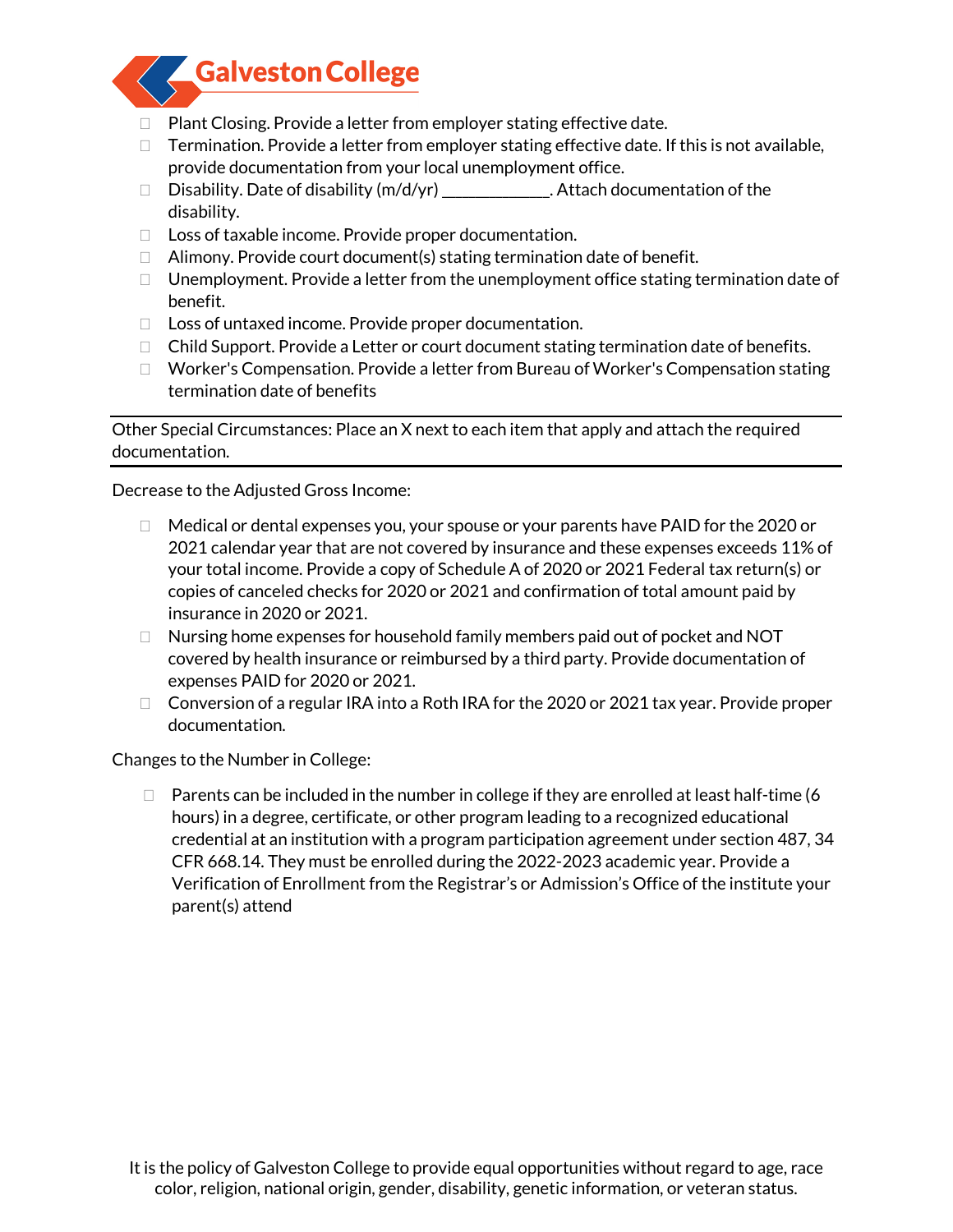

## Separation/Divorce or Death:

(Only complete this section if this occurred since completing the 2022-2023 FAFSA or you and your spouse or your parents filed a joint tax return.)

- □ Separation from Spouse or Separation of Parents. Date of Separation: \_\_\_\_\_\_\_\_\_\_\_\_\_\_\_ Physical Address of each person involved in the separation:
	- A. Person #1-Name and Address:
	- \_\_\_\_\_\_\_\_\_\_\_\_\_\_\_\_\_\_\_\_\_\_\_\_\_\_\_\_\_\_\_\_\_\_\_\_\_\_\_\_\_\_\_\_\_\_\_\_\_\_\_\_\_\_\_\_\_\_\_\_\_\_ B. Person #2-Name and Address:

Attach any legal documents/letters relating to the separation.

- Divorce-Attach final divorce decree.
- $\Box$  Death of a parent or spouse. Attach a copy of the death certificate or obituary.

\_\_\_\_\_\_\_\_\_\_\_\_\_\_\_\_\_\_\_\_\_\_\_\_\_\_\_\_\_\_\_\_\_\_\_\_\_\_\_\_\_\_\_\_\_\_\_\_\_\_\_\_\_\_\_\_\_\_\_\_\_\_\_\_

## **2021 YEAR-TO-DATE INCOME CALCULATION**

Please list your/your spouse's and/or parent's, if applicable, year-to-date income received from January 1, 2021 through December 31, 2021. (Attach your/your spouses and/or parent's 2021 Federal Tax Return Transcript and 2021 Wage and Income Transcript.)

|                                                                                                                                   | Parent's |                     | Student and/or Spouse |                     |
|-----------------------------------------------------------------------------------------------------------------------------------|----------|---------------------|-----------------------|---------------------|
| Year:                                                                                                                             | 2021     | 2022<br>(Estimated) | 2021                  | 2022<br>(Estimated) |
| Earnings from work (Salary, Wages<br>and Tips):                                                                                   | \$       | \$                  | \$                    | \$                  |
| <b>Unemployment Benefits:</b>                                                                                                     | \$       | \$                  | \$                    | \$                  |
| <b>Worker's Compensation:</b>                                                                                                     | \$       | \$                  | \$                    | \$                  |
| IRA/Pension Distributions:                                                                                                        | \$       | \$                  | \$                    | \$                  |
| Welfare Benefits (TANF but not food<br>stamps):                                                                                   | \$       | \$                  | \$                    | \$                  |
| <b>Child Support Received:</b>                                                                                                    | \$       | \$                  | \$                    | \$                  |
| Alimony:                                                                                                                          | \$       | \$                  | \$                    | \$                  |
| Other Taxed Income (Dividend<br>Interest, Business Income, etc.):                                                                 | \$       | \$                  | \$                    | \$                  |
| <b>Other Untaxed Income (Veterans</b><br>Non-education Benefits, Death<br>Pensions, Money received from<br>friends/family, etc.): | \$       | \$                  | \$                    | \$                  |
| Total Income:                                                                                                                     | \$       | \$                  | \$                    | \$                  |

It is the policy of Galveston College to provide equal opportunities without regard to age, race color, religion, national origin, gender, disability, genetic information, or veteran status.